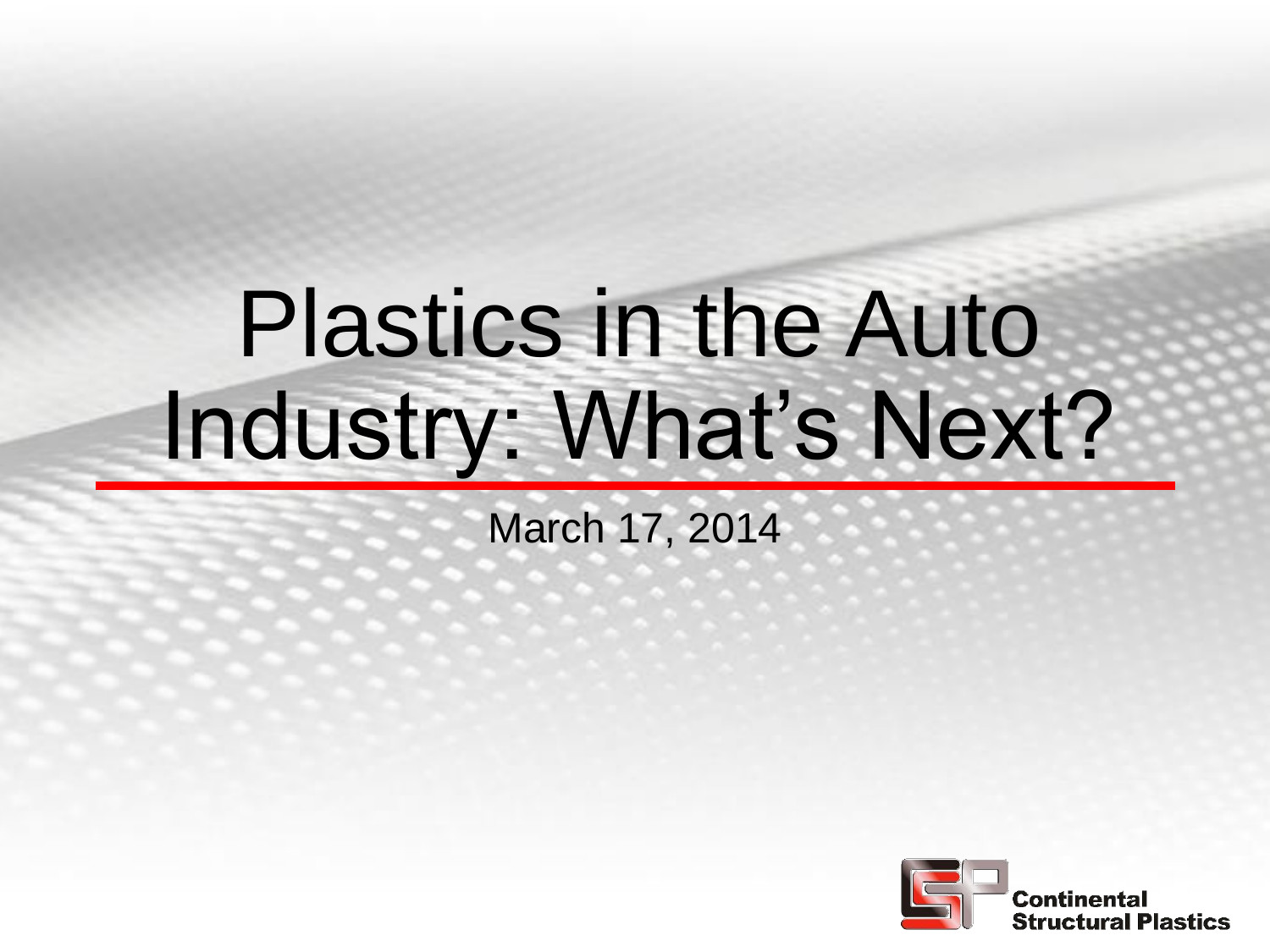### Who is Continental Structural Plastics?

#### The global leader in advanced composite solutions:

**Founded in 1969** 

#### **Our strategic global footprint:**

- Auburn Hills, MI (HQ)
- Carey, OH
- Conneaut, OH
- Grabill, IN
- Huntington, IN
- Lenoir, NC
- Newton, NC
- **North Baltimore, OH**
- Pouancé, France
- Salisbury, NC
- Saltillo, Mexico
- Sarepta, LA
- Tangshan City, China (JV)
- Tijuana, Mexico
- Van Wert, OH

- 2,700 employees
- **Approximately \$600 million in sales**
- 50+ active patents

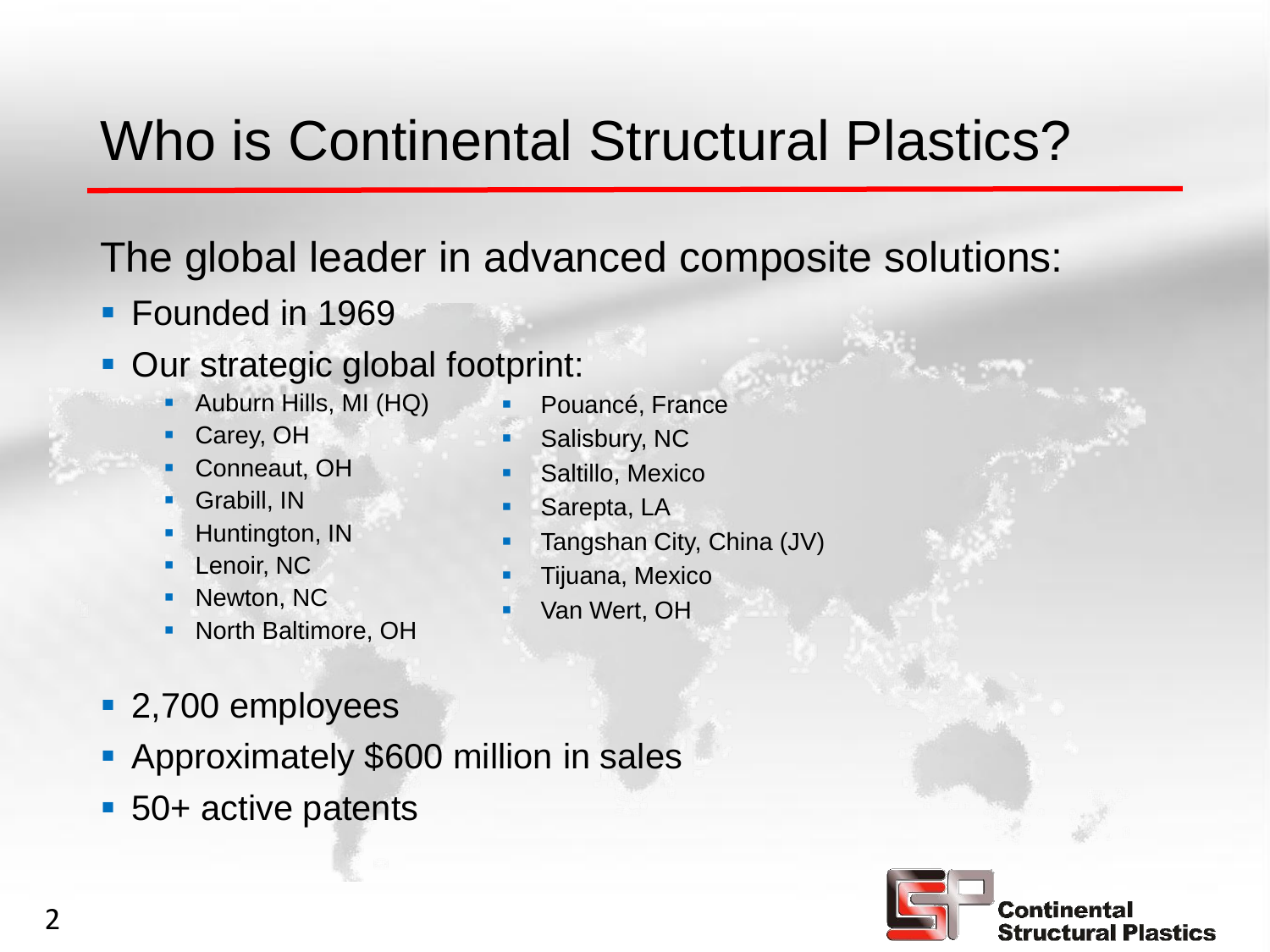### The Drive to Lightweighting

**CAFE standards Improved fuel economy Department Light-weighting initiatives** 

- **Achieving standards will involve a balancing act** 
	- **Solutions versus weight reduction versus premium involved**
- **Higher performing steels, aluminum and magnesium**
- Engineered plastics, advanced composites and hybrids
- **What penalty will the market bear?**



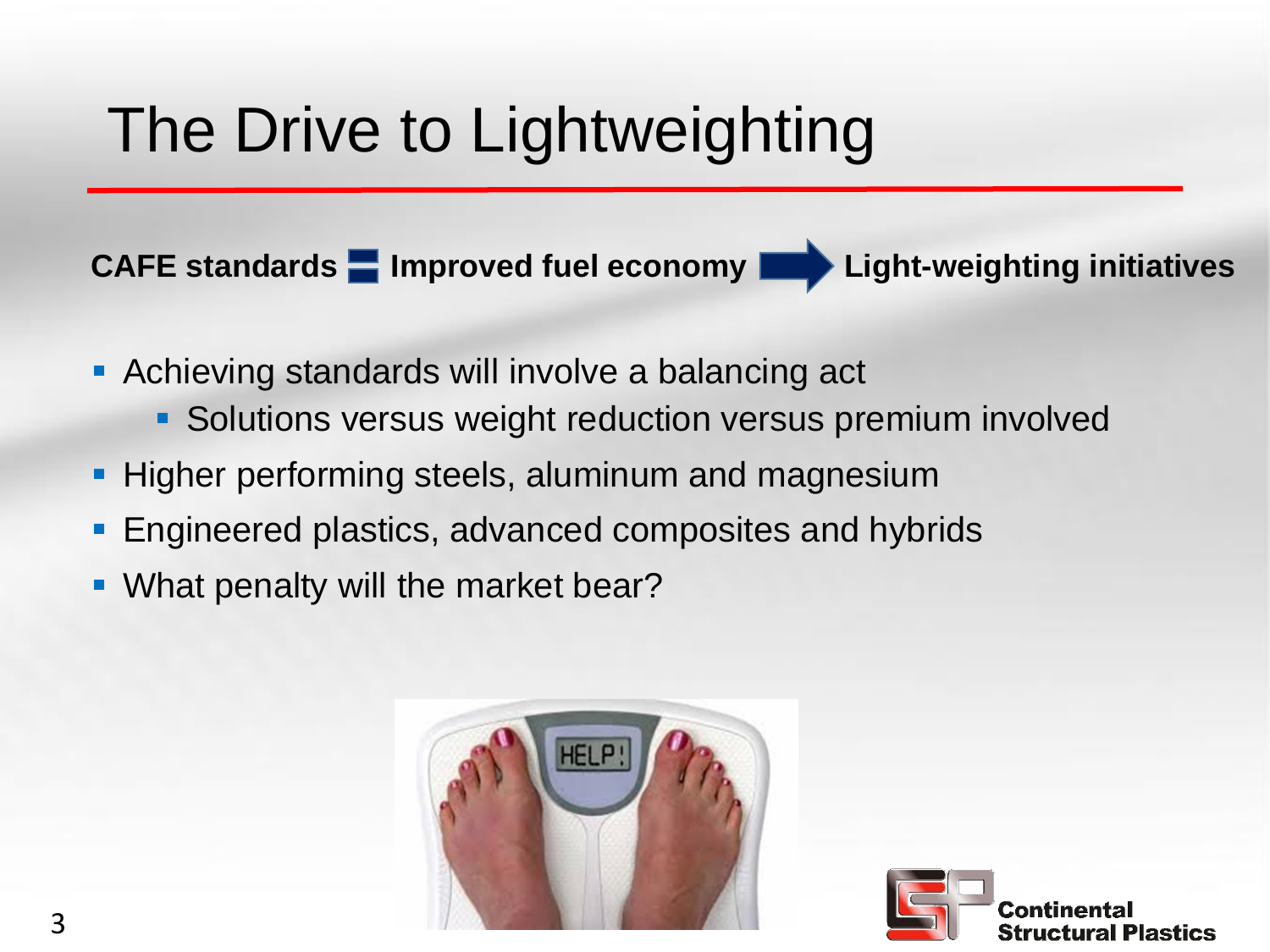### What's Next?

- **Carbon fiber**
- **Recycled carbon fiber**
- **Continuous carbon fiber**
- **Hybrids and derivatives**
- **Thermoplastic hybrids**

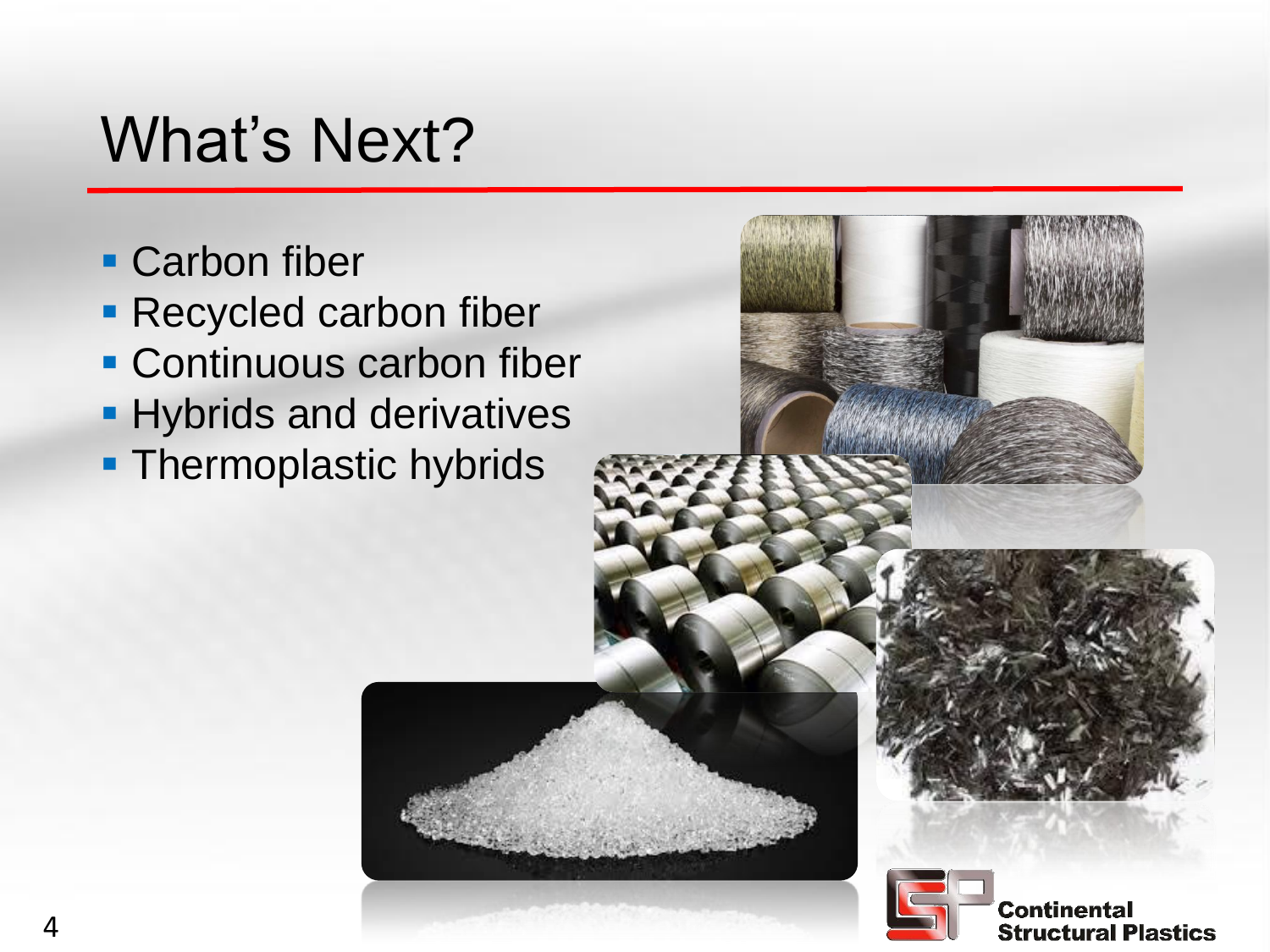### What's Next?

#### Graphene – strongest material in the world





**Continental Structural Plastics**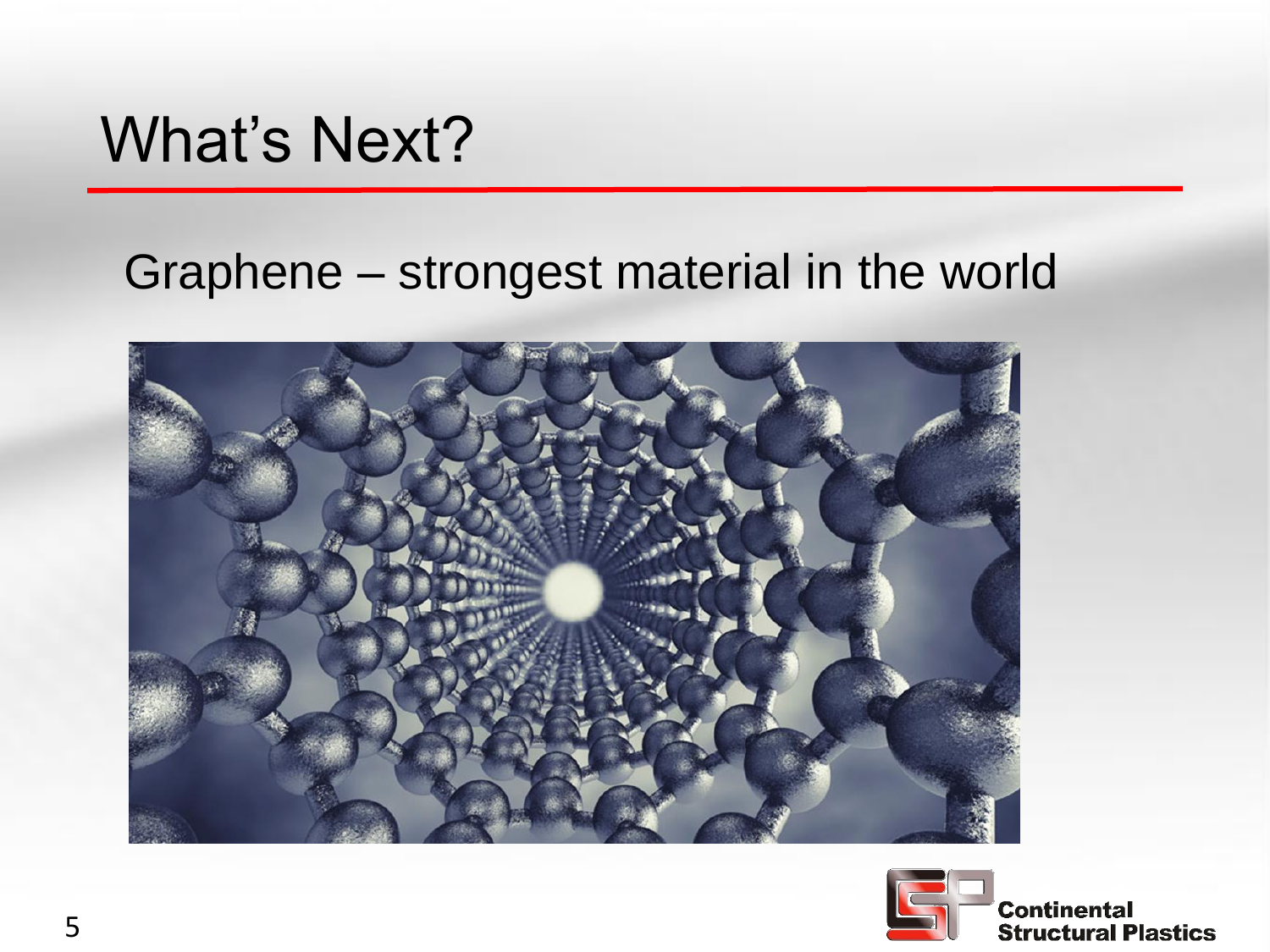## Bridging the Gap

### **TCA® Ultra Lite®**

- **1.2 specific gravity Class A composite material**
- **40% reduction in density over standard TCA**
- **Affordable alternative to aluminum**
- **Proprietary filler and resin formulation make the material incredibly** robust



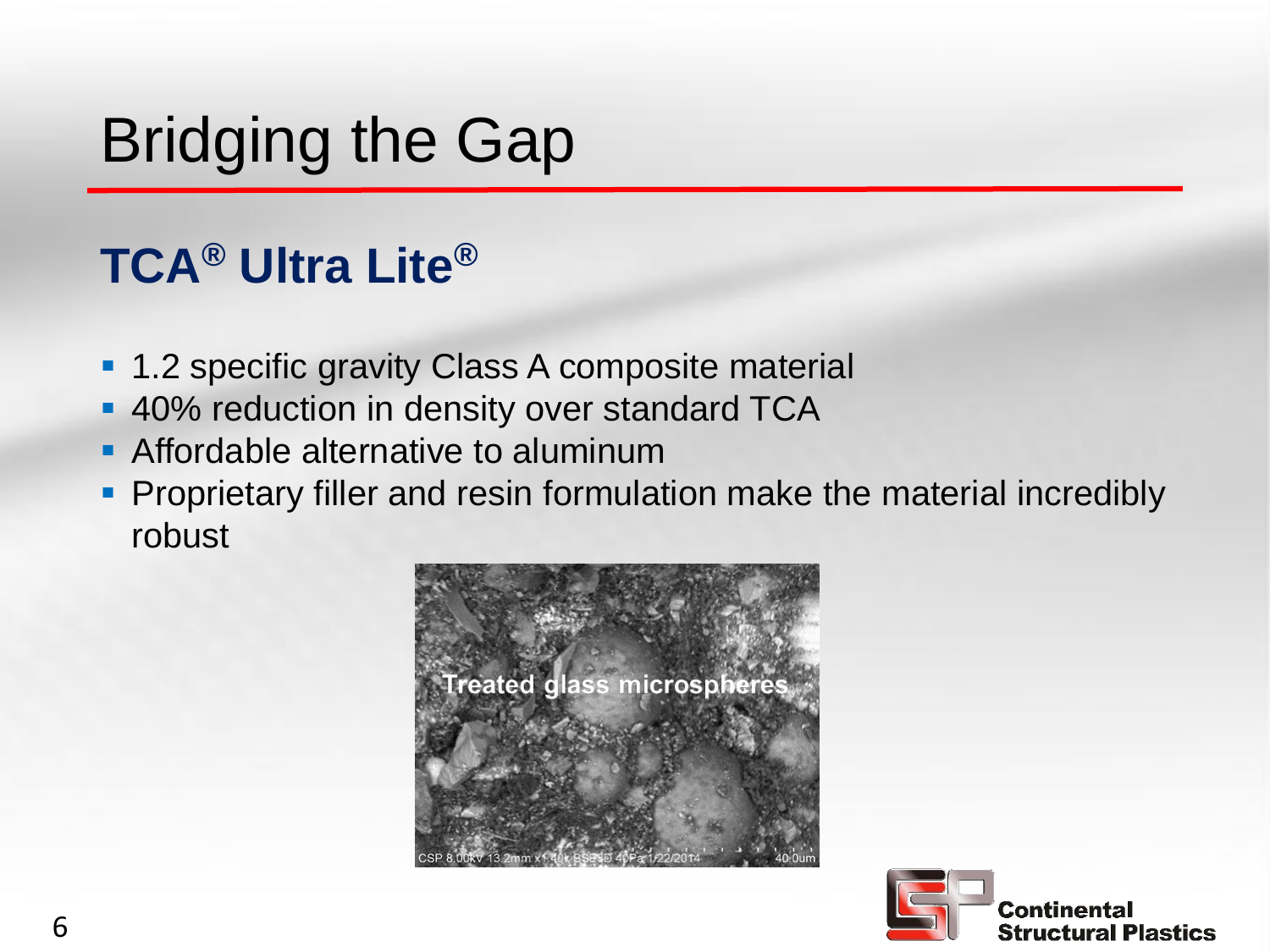### Use Will Increase Rapidly

Plastics use (per vehicle):  $\text{Today} = 400 \text{ pounds}$   $\longrightarrow$  2020 = 700+ pounds

Carbon fiber market (in auto industry):  $2014 = 3,700$  tons  $\longrightarrow$   $2030 = 10,800$  tons